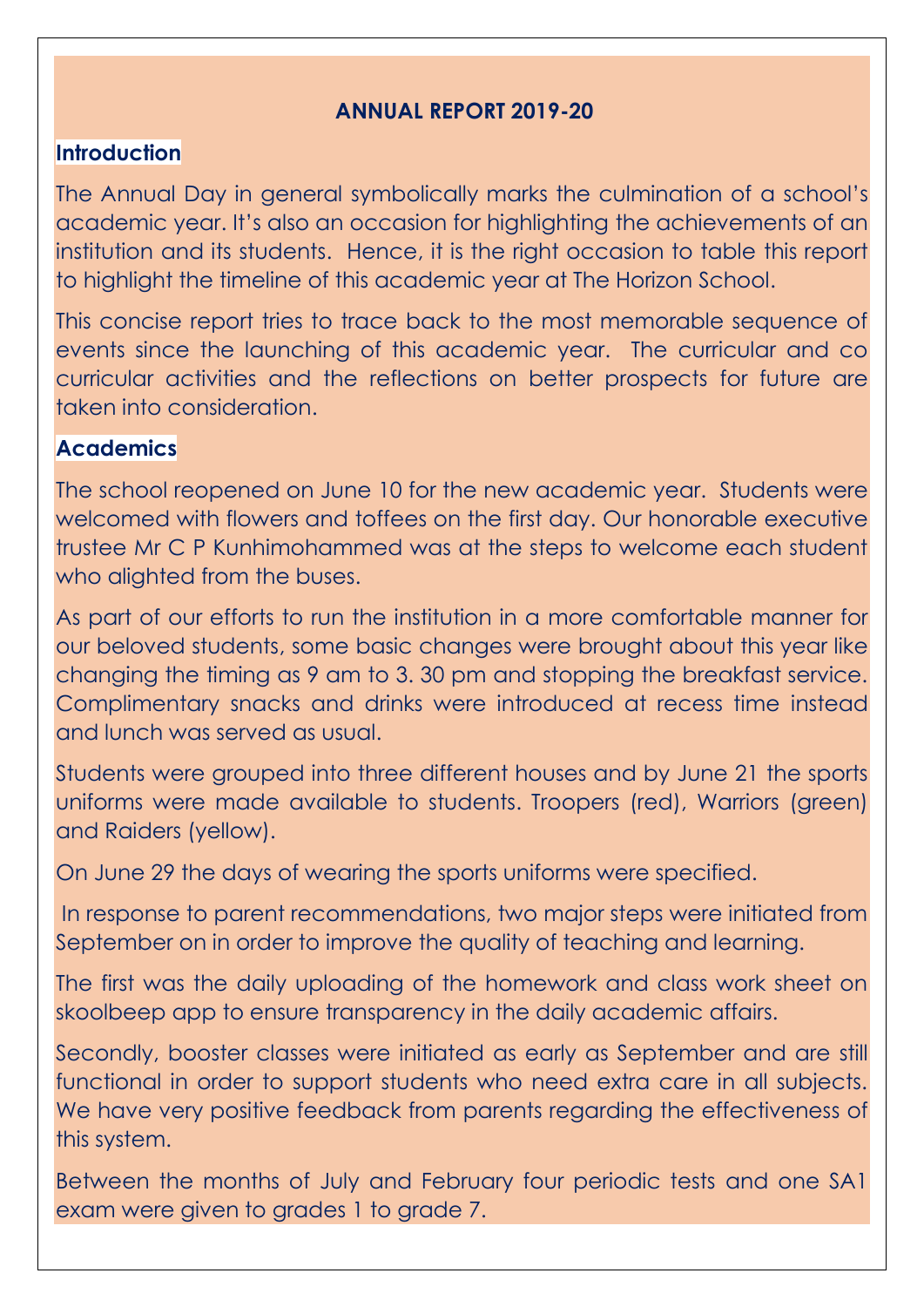## **STAFF TRAINING SESSIONS AND REVIEWS**

The new academic year was ushered in with the first session of the teacher training on 13th May at the audio visual theatre of Farook College from 9 am to 4.30 pm comprising three workshop sessions and a concluding group discussion.

There was another induction training programme for teachers on the effective use of multimedia in class conducted by myself on June 3.

Teachers, especially of the primary section were given First aid training on June 7 by Ms. Sunitha, the principal of JDT Nursing college, Calicut to equip them to give emergency first aid to students in need.

Four sessions of training were given to teachers who teach Exseed curriculum by personnel sent by the Exseed.

Teachers from the primary and KG section took a training session on how to cater to students with special needs at Kozhikode on Dec 4 organized by Spandhana, Calicut.

Two performance reviews of teachers have already been conducted and feedback given to them for areas of improvement.

# **CO CURRICULAR ACTIVITIES**

The swimming pool was made fully operational after renovation and protective grill cover. A permanent schedule for use was also issued for all classes.

Throughout the academic year a series of co curricular activities were conducted which included competitions of various types.

They include class decoration (Jul 3), quiz competition, pencil drawing, gift wrapping, elocution and chart and poster making conducted on inter house basis.

Club activities were in full swing every Saturday. The club activities culminated in a school exhibition on 28 January.

## **CELEBRATIONS AND CEREMONIES AND OTHER EVENTS OF IMPORTANCE**

Elections were held to choose the school council members on June 28. On July 8 the investiture ceremony was held in which the newly elected students' council members were sworn in. Mr. Ahmed Riaz, the Deputy Director of Farook Institute of Management study and Mr CP Kunhumohammed, our executive trustee were chief dignitaries on the stage.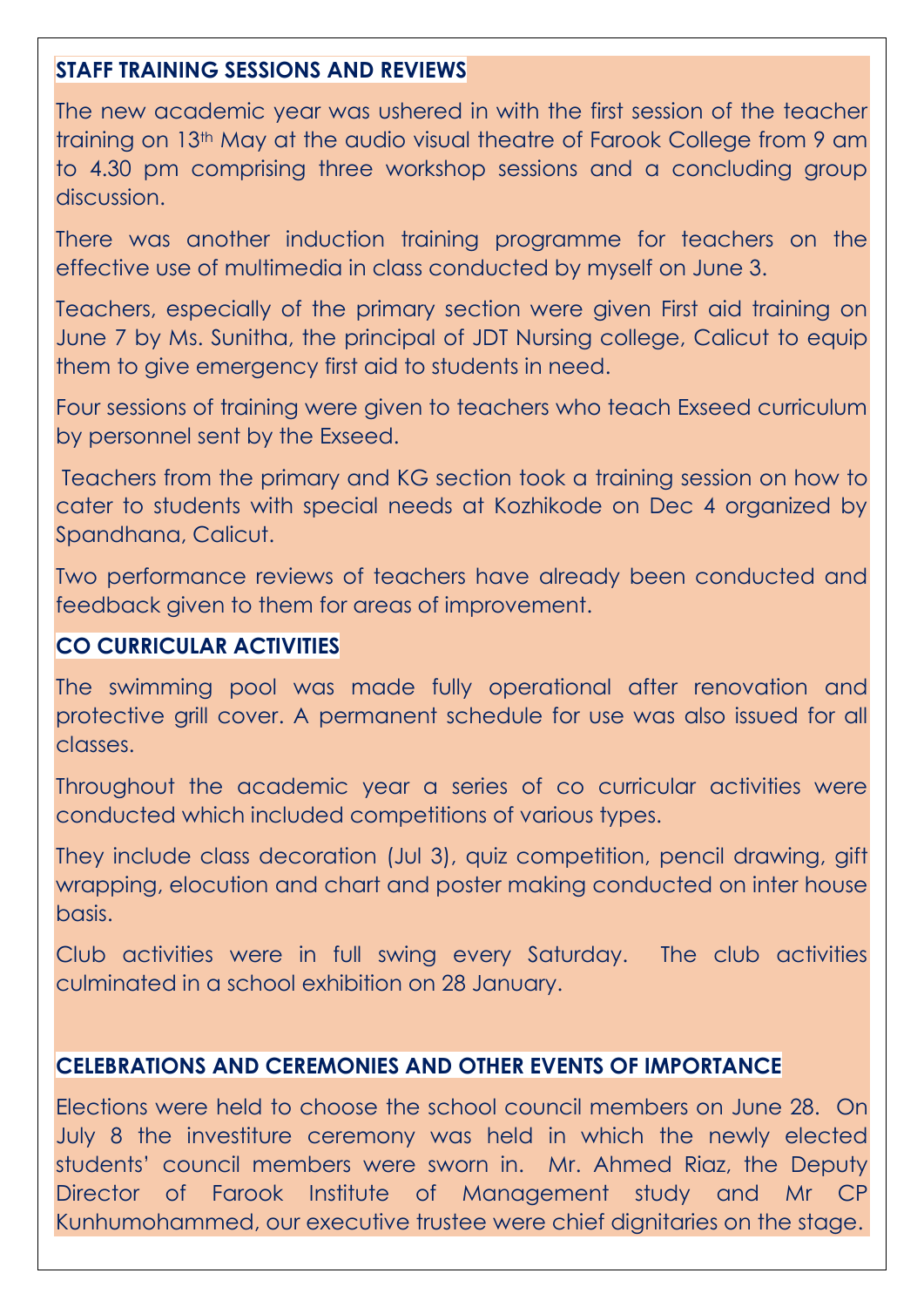On July 20<sup>th</sup>, there was a parent orientation session; on the same day the Chairman of the school management committee Dr Azad Moopen along with the executive trustee CP Kunhimohammed and several other trustees visited the school to assess the situation with a view to future developmental works.

On August 9 the formal ceremony of foundation stone laying of the Boys' Hostel and the Indoor Court was held.

Onam celebrations were quite memorable with cultural programmes staged by students with a grand Onam Sadhya as the fitting finale.

 The Independence Day was celebrated with the available members of staff and students since access to school was hazardous due to floods.

The Puberty Awareness Day was observed with separate awareness sessions for both boys and girls by Ms Sunitha, the principal of JDT Nursing College.

 The Kerala Piravi day (November 1) was celebrated with cultural programmes staged by both students and teachers.

On November 30, 2019 the formal inauguration of the indoor basketball court and the school gymnasium together with the formal handing over of the state government NOC for the school was held in a glittering ceremony in which the Dr K T Jaleel, the honourable state minister for higher education was the guest of honour.

## **SPORTS AND ASSOCIATED SPORTS EVENTS**

This year's annual Day was inaugurated by our honorable executive trustee Mr. C P Kunhahammed on 21-12-2019. This was preceded by a series of inter house tournaments in football, basketball, cricket, chess, and caroms. The winners were crowned in the evening distributing medals and certificates on the victory stand.

#### **FIELD TRIPS AND EXCURSIONS**

On September 2, K G to grade 7 went to Parisons Foods Private Limited, Kinfra Industrial Park, Kakkanchery.

Grade 1, Grade 2, LKG, UKG - Pleasure trip for learning on Oct 25,

On Thursday 9 January, KG to grade 3 students were taken on a field trip to the aquarium and beach at Kozhikode.

Grades 7 students went on a two day one night excursion to Munnar and Wagamon on January 23 -24, while grades 3 to 6 were taken to Kochi on a one day excursion programmme on January 23.